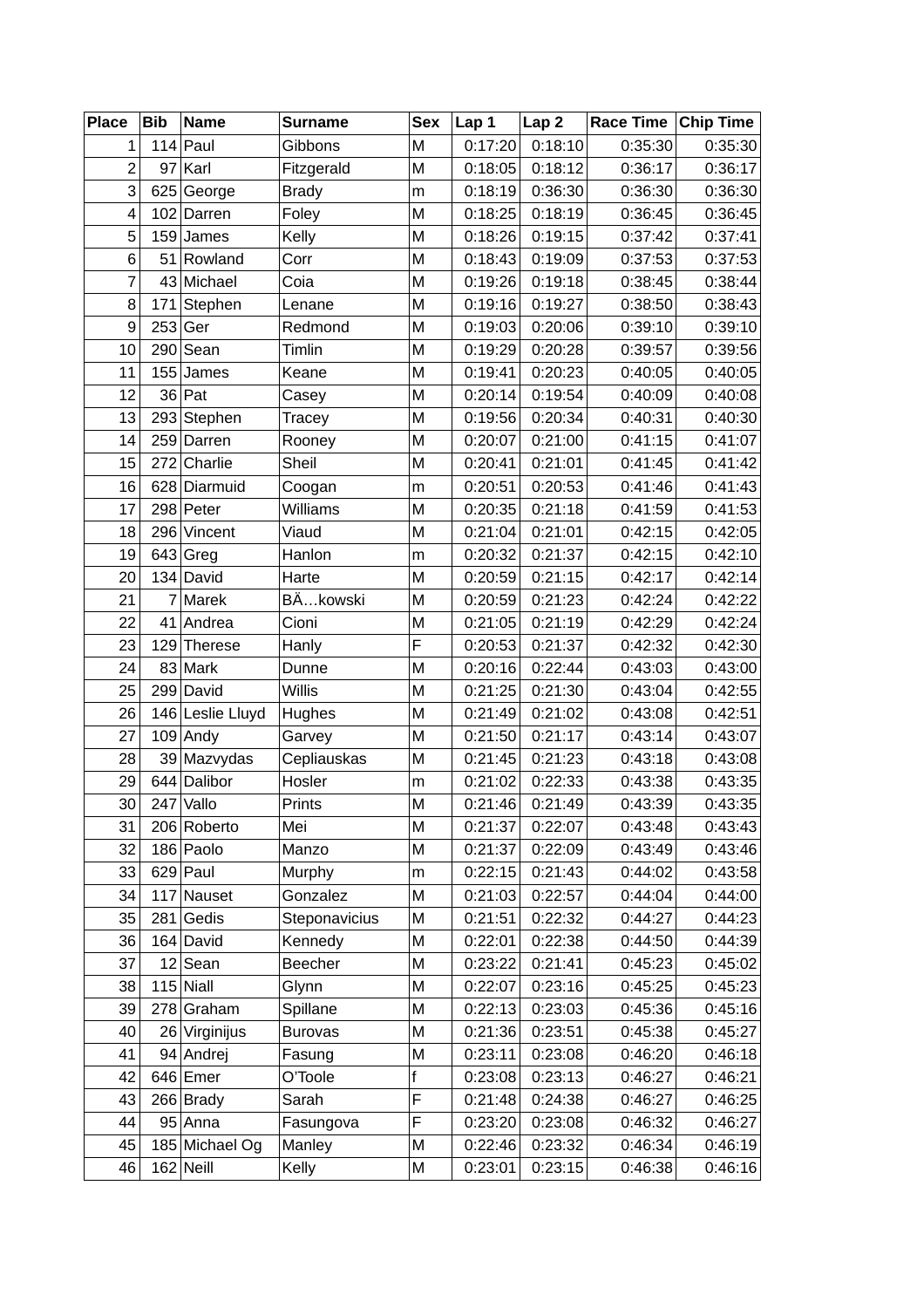| 47 |     | 147 Wayne    | Hunt          | M | 0:23:08 | 0:23:16 | 0:46:45 | 0:46:24 |
|----|-----|--------------|---------------|---|---------|---------|---------|---------|
| 48 |     | 96 Ronan     | Finn          | M | 0:23:32 | 0:23:12 | 0:46:47 | 0:46:43 |
| 49 |     | $195$ John   | McDonagh      | Μ | 0:23:07 | 0:23:56 | 0:47:06 | 0:47:03 |
| 50 |     | $240$ Ella   | Patchett      | F | 0:23:33 | 0:23:23 | 0:47:13 | 0:46:56 |
| 51 |     | 215 Michael  | Murphy        | M | 0:23:06 | 0:23:47 | 0:47:14 | 0:46:53 |
| 52 |     | 286 Anthony  | <b>Tattan</b> | Μ | 0:23:30 | 0:23:42 | 0:47:21 | 0:47:12 |
| 53 |     | 116 Roy      | Goggin        | M | 0:23:34 | 0:23:39 | 0:47:30 | 0:47:13 |
| 54 |     | 209 Grzegorz | Miskiewicz    | Μ | 0:22:41 | 0:24:36 | 0:47:38 | 0:47:16 |
| 55 |     | 30 Darryl    | Canning       | M | 0:23:51 | 0:23:47 | 0:47:43 | 0:47:37 |
| 56 | 122 | Jessica      | Gray          | F | 0:23:39 | 0:23:55 | 0:47:46 | 0:47:35 |
| 57 |     | $110$ Ronan  | Garvey        | M | 0:24:53 | 0:22:41 | 0:48:08 | 0:47:34 |
| 58 |     | 191 David    | McAndrew      | M | 0:24:17 | 0:23:37 | 0:48:12 | 0:47:53 |
| 59 |     | 80 Patrick   | Downey        | Μ | 0:24:04 | 0:24:05 | 0:48:24 | 0:48:09 |
| 60 |     | 207 Claire   | Millar        | f | 0:23:49 | 0:24:24 | 0:48:28 | 0:48:13 |
| 61 |     | 626 Patrick  | Friary        | m | 0:23:07 | 0:25:23 | 0:48:41 | 0:48:30 |
| 62 |     | 108 Ciaran   | Gannon        | M | 0:24:07 | 0:24:44 | 0:48:54 | 0:48:52 |
| 63 |     | 38 Matteo    | Cattaneo      | M | 0:23:58 | 0:24:52 | 0:48:56 | 0:48:50 |
| 64 |     | $23$ Sean    | <b>Brett</b>  | M | 0:24:32 | 0:24:21 | 0:49:04 | 0:48:52 |
| 65 |     | $229$ Paul   | O'Callaghan   | Μ | 0:24:25 | 0:24:22 | 0:49:06 | 0:48:47 |
| 66 |     | 86 Grainne   | Egan          | F | 0:24:15 | 0:24:45 | 0:49:07 | 0:49:00 |
| 67 |     | 57 Nick      | Crawford      | M | 0:23:43 | 0:25:17 | 0:49:16 | 0:49:00 |
| 68 |     | 29 Patrice   | Cailloce      | M | 0:25:00 | 0:24:04 | 0:49:21 | 0:49:03 |
| 69 |     | $81$  Liam   | Doyle         | m | 0:24:10 | 0:25:11 | 0:49:29 | 0:49:21 |
| 70 |     | 252 Piero    | Rasini        | Μ | 0:24:42 | 0:24:57 | 0:49:44 | 0:49:39 |
| 71 | 24  | Gary         | <b>Brown</b>  | M | 0:25:26 | 0:24:14 | 0:49:52 | 0:49:40 |
| 72 |     | $63$ Tara    | Cunningham    | F | 0:24:25 | 0:25:24 | 0:50:09 | 0:49:49 |
| 73 |     | $11$ Wandy   | <b>Beatty</b> | F | 0:25:17 | 0:24:38 | 0:50:09 | 0:49:55 |
| 74 |     | 61 Daniel    | Cullen        | M | 0:25:21 | 0:24:42 | 0:50:23 | 0:50:03 |
| 75 |     | 128 Mervyn   | Hamilton      | M | 0:24:36 | 0:25:20 | 0:50:27 | 0:49:56 |
| 76 |     | 55 David     | Coyle         | M | 0:25:40 | 0:24:31 | 0:50:28 | 0:50:11 |
| 77 |     | 35 Ruben     | Carvalho      | M | 0:25:19 | 0:24:49 | 0:50:36 | 0:50:08 |
| 78 |     | 163 Eamonn   | Kelly         | M | 0:24:48 | 0:25:30 | 0:50:42 | 0:50:18 |
| 79 |     | $636$ Tom    | O'Reilly      | m | 0:26:14 | 0:24:10 | 0:50:49 | 0:50:24 |
| 80 |     | $157$ Liam   | Keating       | M | 0:24:46 | 0:26:03 | 0:51:07 | 0:50:48 |
| 81 |     | 144 CELINA   | <b>HUGHES</b> | F | 0:25:01 | 0:25:54 | 0:51:15 | 0:50:55 |
| 82 |     | $135$ John   | Hassett       | M | 0:25:22 | 0:25:17 | 0:51:29 | 0:50:39 |
| 83 |     | $124$ Chris  | Gregan        | M | 0:25:19 | 0:25:26 | 0:51:35 | 0:50:45 |
| 84 |     | 641 Thomas   | Hanlon        | m | 0:26:46 | 0:24:38 | 0:52:02 | 0:51:24 |
| 85 |     | 76 Adrian    | Donnellan     | М | 0:25:41 | 0:26:02 | 0:52:05 | 0:51:42 |
| 86 |     | 618 Barbara  | O'Donnell     | f | 0:26:06 | 0:26:07 | 0:52:28 | 0:52:13 |
| 87 |     | 167 Edward   | Kinsella      | M | 0:26:50 | 0:25:51 | 0:52:59 | 0:52:41 |
| 88 |     | 237 Patrick  | O'Shea        | М | 0:26:56 | 0:25:45 | 0:53:19 | 0:52:41 |
| 89 |     | $220$ Dee    | Needham       | F | 0:27:02 | 0:26:02 | 0:53:21 | 0:53:04 |
| 90 |     | 172 Roisin   | Lenehan       | F | 0:26:53 | 0:26:04 | 0:53:25 | 0:52:57 |
| 91 |     | 176 Rosemary | Long          | F | 0:25:56 | 0:27:32 | 0:53:33 | 0:53:28 |
| 92 |     | 40 Angela    | Charlton      | F | 0:26:37 | 0:26:24 | 0:53:37 | 0:53:01 |
| 93 |     | $257$ Martin | Reilly        | М | 0:26:38 | 0:26:50 | 0:53:46 | 0:53:28 |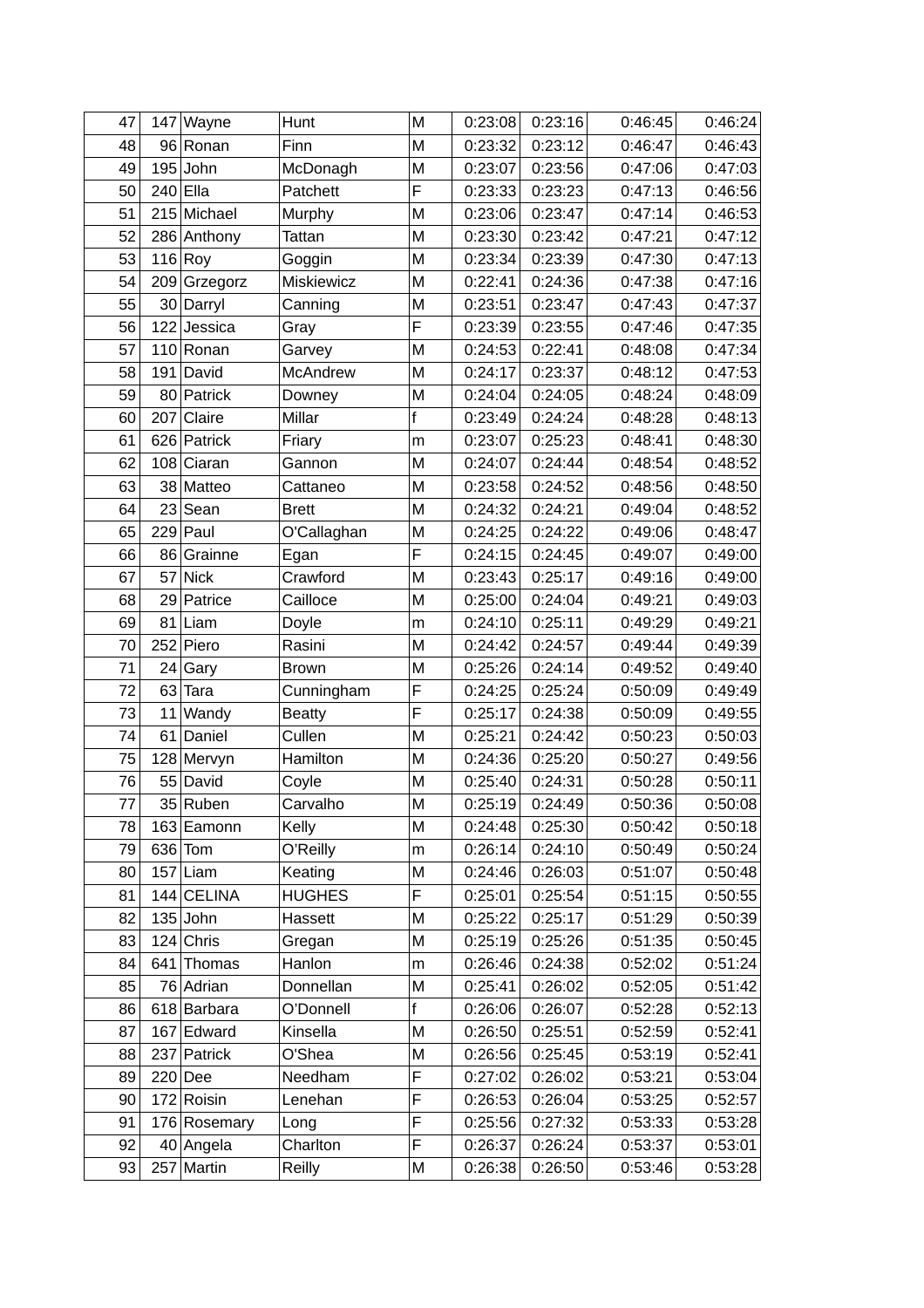| 94  |           | 635 Owen       | McKiernan       | m           | 0:25:41 | 0:27:48 | 0:53:48 | 0:53:28 |
|-----|-----------|----------------|-----------------|-------------|---------|---------|---------|---------|
| 95  |           | $637$ Karl     | Donnelly        | n           | 0:26:45 | 0:26:37 | 0:53:49 | 0:53:22 |
| 96  |           | 634 Richard    | Greally         | m           | 0:25:33 | 0:28:08 | 0:53:57 | 0:53:42 |
| 97  |           | 525 Katie      | O'Connor        | F           | 0:26:45 | 0:26:41 | 0:54:06 | 0:53:26 |
| 98  |           | 627 Demi       | O'Driscoll      | m           | 0:25:36 | 0:28:47 | 0:54:33 | 0:54:22 |
| 99  |           | 173 Richard    | Leonard         | M           | 0:28:01 | 0:26:28 | 0:54:51 | 0:54:29 |
| 100 |           | 174 Kristina   | Liela           | F           | 0:26:57 | 0:27:19 | 0:54:54 | 0:54:16 |
| 101 |           | $145$ DES      | <b>HUGHES</b>   | M           | 0:28:00 | 0:26:39 | 0:55:01 | 0:54:38 |
| 102 |           | $216$ Terry    | Murphy          | M           | 0:27:38 | 0:26:54 | 0:55:18 | 0:54:31 |
| 103 |           | 200 Patrick    | McElroy         | M           | 0:26:20 | 0:28:52 | 0:55:22 | 0:55:12 |
| 104 |           | 217 Patrick    | Murphy          | M           | 0:27:42 | 0:27:24 | 0:55:24 | 0:55:06 |
| 105 |           | 231 Nicola     | O'Hurley        | F           | 0:27:17 | 0:28:03 | 0:55:27 | 0:55:20 |
| 106 |           | $79$ Tim       | Dowling         | M           | 0:27:16 | 0:28:04 | 0:55:27 | 0:55:20 |
| 107 |           | 53 Simon       | Cotter          | M           | 0:27:27 | 0:27:28 | 0:55:27 | 0:54:56 |
| 108 |           | 650 Grainne    | Wall            | f           | 0:27:41 | 0:27:32 | 0:55:29 | 0:55:14 |
| 109 |           | 238 Marek      | Osikowski       | M           | 0:28:00 | 0:26:53 | 0:55:30 | 0:54:53 |
| 110 |           | 651 Liodhan    | O'Mora          | f           | 0:28:16 | 0:27:00 | 0:55:30 | 0:55:16 |
| 111 |           | $104$ JAne     | Gaffney         | F           | 0:26:07 | 0:29:42 | 0:55:56 | 0:55:50 |
| 112 |           | $32$ Liam      | Carroll         | M           | 0:27:19 | 0:28:30 | 0:55:59 | 0:55:49 |
| 113 |           | $44$ Grace     | Collier         | F           | 0:28:29 | 0:27:20 | 0:56:10 | 0:55:49 |
| 114 |           | 230 Olive      | O'Donoghue      | F           | 0:28:17 | 0:27:56 | 0:56:29 | 0:56:13 |
| 115 |           | 177 Georgina   | Loughrey        | F           | 0:28:33 | 0:27:36 | 0:56:36 | 0:56:09 |
| 116 |           | 223 Colum      | O Bric          | M           | 0:28:36 | 0:27:35 | 0:56:38 | 0:56:10 |
| 117 |           | $208$ Rory     | Minogue         | M           | 0:28:24 | 0:27:53 | 0:56:54 | 0:56:17 |
| 118 |           | $74$ John      | Donegan         | M           | 0:28:25 | 0:27:54 | 0:56:56 | 0:56:19 |
| 119 |           | 149 Aleksandr  | Jasin           | M           | 0:27:38 | 0:29:25 | 0:57:19 | 0:57:04 |
| 120 |           | 632 Joanne     | Donohoe         | f           | 0:28:48 | 0:28:19 | 0:57:31 | 0:57:07 |
| 121 |           | $631$ Laura    | Delaney         | f           | 0:28:48 | 0:28:21 | 0:57:32 | 0:57:09 |
| 122 |           | $263$ Jennifer | Ryan            | F           | 0:29:06 | 0:27:57 | 0:57:48 | 0:57:02 |
| 123 | $132$ Joy |                | Harris          | F           | 0:28:10 | 0:29:24 | 0:57:49 | 0:57:33 |
| 124 |           | $168$ Niall    | Kirwan          | M           | 0:27:57 | 0:29:25 | 0:57:49 | 0:57:22 |
| 125 |           | 221 Fergus     | Niall           | M           | 0:29:03 | 0:28:29 | 0:58:05 | 0:57:32 |
| 126 |           | 267 Martin     | Saxton          | М           | 0:28:26 | 0:29:13 | 0:58:09 | 0:57:39 |
| 127 |           | $156$ Gareth   | Keane           | M           | 0:27:39 | 0:30:25 | 0:58:21 | 0:58:04 |
| 128 |           | $179$ Aidan    | Lynch           | М           | 0:29:35 | 0:28:38 | 0:58:31 | 0:58:13 |
| 129 |           | $633$ Owen     | O'Sullivan      | m           | 0:28:00 | 0:29:55 | 0:58:34 | 0:57:55 |
| 130 |           | 234 Caoimhe    | Oneill-JenkinsÂ | $\mathsf f$ | 0:28:30 | 0:29:45 | 0:58:51 | 0:58:16 |
| 131 |           | 284 Caroline   | Sutton          | F           | 0:28:29 | 0:30:17 | 0:59:07 | 0:58:46 |
| 132 |           | 2 Sergej       | Ameljancik      | М           | 0:27:07 | 0:31:45 | 0:59:10 | 0:58:52 |
| 133 |           | $137$ Paul     | Heenan          | М           | 0:29:11 | 0:29:23 | 0:59:13 | 0:58:33 |
| 134 |           | 226 Deirdre    | O mahony        | F           | 0:30:22 | 0:28:35 | 0:59:15 | 0:58:57 |
| 135 |           | $251$ Tony     | Rafferty        | М           | 0:29:08 | 0:29:38 | 0:59:15 | 0:58:46 |
| 136 |           | $111$ John     | Geary           | М           | 0:29:00 | 0:29:51 | 0:59:16 | 0:58:51 |
| 137 |           | 276 Sergio     | <b>Simoes</b>   | М           | 0:30:57 | 0:27:56 | 0:59:21 | 0:58:53 |
| 138 |           | 52 Gerard      | Corry           | M           | 0:30:11 | 0:28:47 | 0:59:26 | 0:58:57 |
| 139 |           | $90$ Helen     | Evers           | F           | 0:30:07 | 0:28:58 | 0:59:30 | 0:59:05 |
| 140 |           | 20 Avril       | <b>Bowe</b>     | F           | 0:30:07 | 0:28:59 | 0:59:31 | 0:59:06 |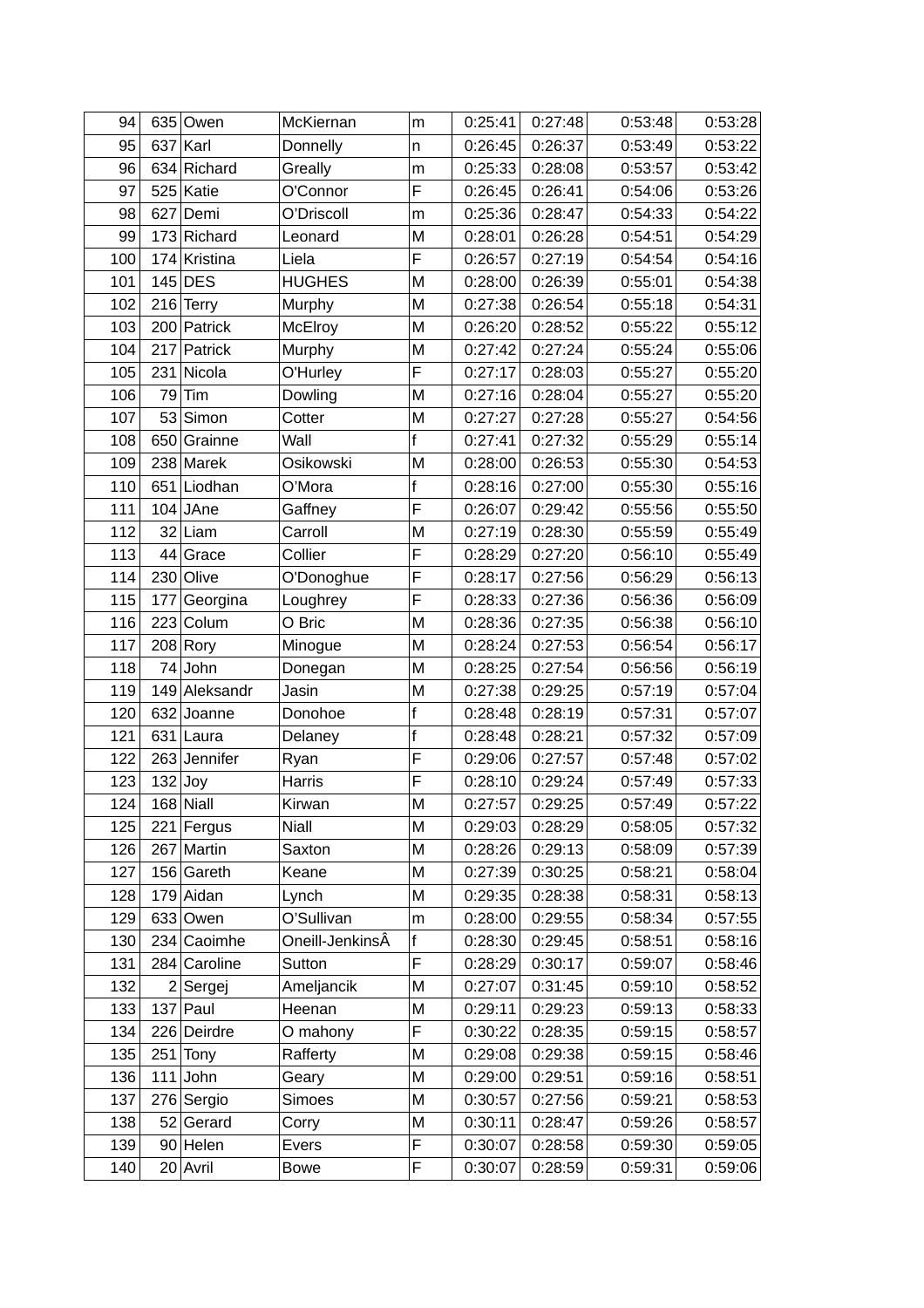| 141 |    | 65 Silvia     | Dal Fiume      | F | 0:30:24 | 0:28:50 | 0:59:35 | 0:59:13 |
|-----|----|---------------|----------------|---|---------|---------|---------|---------|
| 142 |    | $13$ Luca     | <b>Bellini</b> | M | 0:30:26 | 0:28:49 | 0:59:35 | 0:59:14 |
| 143 |    | 10 Kevin      | <b>Bayliss</b> | M | 0:31:04 | 0:27:53 | 0:59:42 | 0:58:57 |
| 144 |    | 283 Denise    | Sutton         | F | 0:29:04 | 0:30:20 | 0:59:52 | 0:59:24 |
| 145 |    | 300 Wojciech  | Witkowski      | M | 0:28:11 | 0:31:10 | 0:59:56 | 0:59:21 |
| 146 |    | 133 Philip    | Harrison       | M | 0:30:55 | 0:28:36 | 1:00:03 | 0:59:31 |
| 147 |    | 151 Sadhbh    | Kane           | F | 0:29:42 | 0:29:52 | 1:00:09 | 0:59:34 |
| 148 |    | 289 Elaine    | Tighe          | F | 0:30:00 | 0:29:54 | 1:00:10 | 0:59:54 |
| 149 |    | 699 Stephen   | <b>Burke</b>   | M | 0:35:39 | 0:24:02 | 1:00:15 | 0:59:41 |
| 150 |    | $143$ Tara    | Hubert         | F | 0:29:18 | 0:30:53 | 1:00:24 | 1:00:12 |
| 151 |    | $192$ Gerard  | McArdle        | M | 0:31:27 | 0:28:48 | 1:00:35 | 1:00:15 |
| 152 |    | 5 Julia       | Avena          | F | 0:29:38 | 0:30:22 | 1:00:40 | 1:00:00 |
| 153 | 49 | Glenn         | Cooper         | M | 0:31:27 | 0:28:58 | 1:00:46 | 1:00:26 |
| 154 |    | 640 Steven    | Kiernan        | m | 0:28:58 | 0:31:09 | 1:00:50 | 1:00:07 |
| 155 |    | 621 Clara     | Amarante       | f | 0:29:53 | 0:30:44 | 1:00:51 | 1:00:36 |
| 156 |    | $84$ suzie    | dunne          | F | 0:30:05 | 0:30:39 | 1:01:05 | 1:00:43 |
| 157 |    | $260$ Bea     | Royuela        | F | 0:30:47 | 0:30:27 | 1:01:23 | 1:01:14 |
| 158 |    | 301 Amanda    | Younge         | F | 0:30:49 | 0:30:26 | 1:01:24 | 1:01:15 |
| 159 |    | 256 Susan     | Reilly         | F | 0:29:42 | 0:31:33 | 1:01:34 | 1:01:15 |
| 160 |    | $211$ Evalyn  | Motsch         | F | 0:31:32 | 0:30:30 | 1:02:23 | 1:02:02 |
| 161 |    | 275 Patrick   | Sijan          | M | 0:31:29 | 0:30:33 | 1:02:24 | 1:02:02 |
| 162 |    | 617 Marta     | Kencler        | f | 0:30:01 | 0:32:20 | 1:02:35 | 1:02:21 |
| 163 |    | 169 Klaudia   | <b>Kiss</b>    | F | 0:31:39 | 0:30:35 | 1:02:44 | 1:02:15 |
| 164 |    | 60 Szombati   | Csaba          | M | 0:31:46 | 0:30:38 | 1:02:45 | 1:02:23 |
| 165 |    | $183$ Dara    | Macnamara      | M | 0:31:02 | 0:31:35 | 1:03:01 | 1:02:37 |
| 166 |    | $269$  Leona  | Scanlan        | F | 0:30:17 | 0:32:32 | 1:03:09 | 1:02:49 |
| 167 |    | $612$ Brian   | Harney         | M | 0:31:33 | 0:31:28 | 1:03:22 | 1:03:01 |
| 168 |    | 58 Megan      | Crimmins       | F | 0:31:58 | 0:31:04 | 1:03:26 | 1:03:02 |
| 169 |    | $91$  Linda   | Fagan          | F | 0:30:30 | 0:32:35 | 1:03:31 | 1:03:06 |
| 170 |    | 42 Richard    | Coady          | M | 0:31:27 | 0:31:45 | 1:03:38 | 1:03:12 |
| 171 |    | 92 Christiine | Fagan          | F | 0:30:49 | 0:33:01 | 1:04:13 | 1:03:50 |
| 172 |    | 148 Laetitia  | Hyver          | F | 0:31:38 | 0:32:06 | 1:04:15 | 1:03:44 |
| 173 |    | 99 Karen      | Fitzpatrick    | F | 0:32:35 | 0:31:17 | 1:04:17 | 1:03:52 |
| 174 |    | 630 Carmel    | Smith          | f | 0:32:31 | 0:31:43 | 1:04:18 | 1:04:14 |
| 175 |    | 210 Serena    | Moran          | F | 0:33:29 | 0:30:16 | 1:04:34 | 1:03:45 |
| 176 |    | 45 Margaret   | Collins        | F | 0:31:53 | 0:32:03 | 1:04:41 | 1:03:57 |
| 177 |    | 182 Sharon    | Macken         | F | 0:33:31 | 0:30:48 | 1:04:50 | 1:04:19 |
| 178 |    | 34 Caoimhe    | Carton         | F | 0:32:12 | 0:32:10 | 1:05:01 | 1:04:22 |
| 179 |    | 244 Sinead    | Pierce         | F | 0:33:01 | 0:32:01 | 1:05:33 | 1:05:03 |
| 180 |    | 184 Etain     | Magennis       | F | 0:33:01 | 0:32:03 | 1:05:34 | 1:05:04 |
| 181 |    | 236 Ciara     | Osborne        | F | 0:33:42 | 0:31:53 | 1:06:13 | 1:05:35 |
| 182 |    | 288 Gibbons   | Teresa         | F | 0:31:41 | 0:34:12 | 1:06:27 | 1:05:54 |
| 183 |    | $255$ Julie   | Reilly         | F | 0:34:07 | 0:33:06 | 1:07:41 | 1:07:13 |
| 184 |    | $154$ Laura   | Keane          | F | 0:33:53 | 0:33:58 | 1:08:14 | 1:07:51 |
| 185 |    | 59 Evelyn     | Crothers       | F | 0:33:54 | 0:33:57 | 1:08:14 | 1:07:51 |
| 186 |    | $50$ Emer     | Corcoran       | F | 0:34:05 | 0:34:06 | 1:08:39 | 1:08:12 |
| 187 |    | 576 Catriona  | Scahill        | F | 0:32:20 | 0:34:10 | 1:08:39 | 1:06:30 |